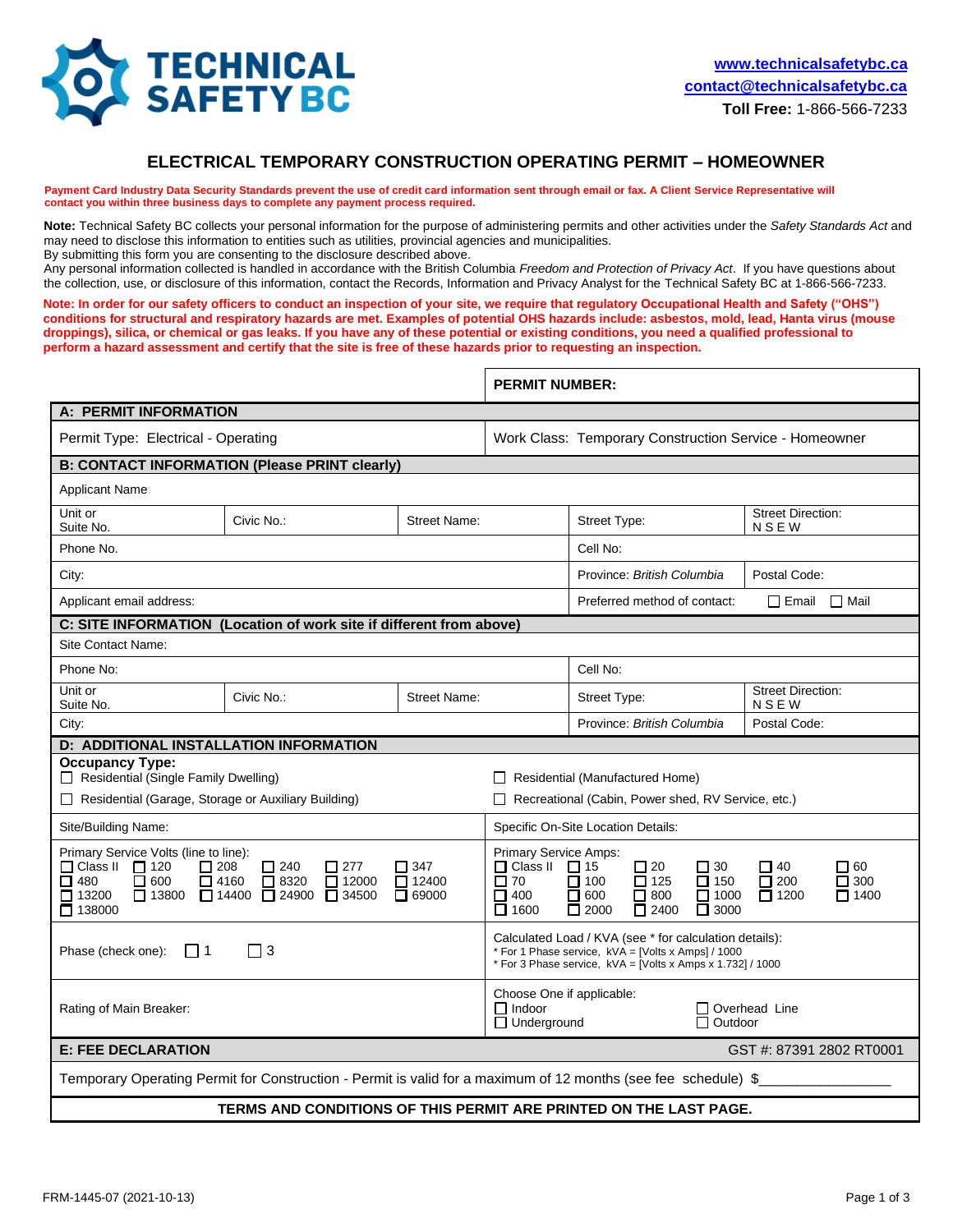# **HOMEOWNER ELECTRICAL INSTALLATION APPLICATION QUESTIONNAIRE**

 $\overline{1}$ 

**Note:** The information on this form is collected to administer the provisions of the BC Safety Standards Act and section 26 of the Freedom of Information and Protection of Privacy Act. If you have questions about the collection, use, or disclosure of this information, contact the Records, Information & Privacy Analyst at 1-866-566-7233.

|       |                                                                                                  | Permit No.: |                               |  |  |
|-------|--------------------------------------------------------------------------------------------------|-------------|-------------------------------|--|--|
| Name: |                                                                                                  | Date:       |                               |  |  |
|       | To be completed by the homeowner, as a first level assessment:                                   |             |                               |  |  |
|       | 1. Are you the registered owner of the premises?                                                 |             | Yes $\square$<br>No $\square$ |  |  |
| 2.    | Will you be performing the work at the premises?                                                 |             | Yes $\square$<br>No $\square$ |  |  |
| 3.    | Is the premises a fully detached single family dwelling, garage or shed located on the property? |             | Yes $\square$<br>No $\square$ |  |  |
| 4.    | Does a strata council manage the premises?                                                       |             | Yes $\square$<br>No $\square$ |  |  |
| 5.    | Will anyone assist you with this work?                                                           |             | Yes $\Box$                    |  |  |
|       |                                                                                                  |             | No $\square$                  |  |  |
| 6.    | Do you live in or intend to live in the dwelling?                                                |             | Yes $\square$<br>No $\square$ |  |  |

┑